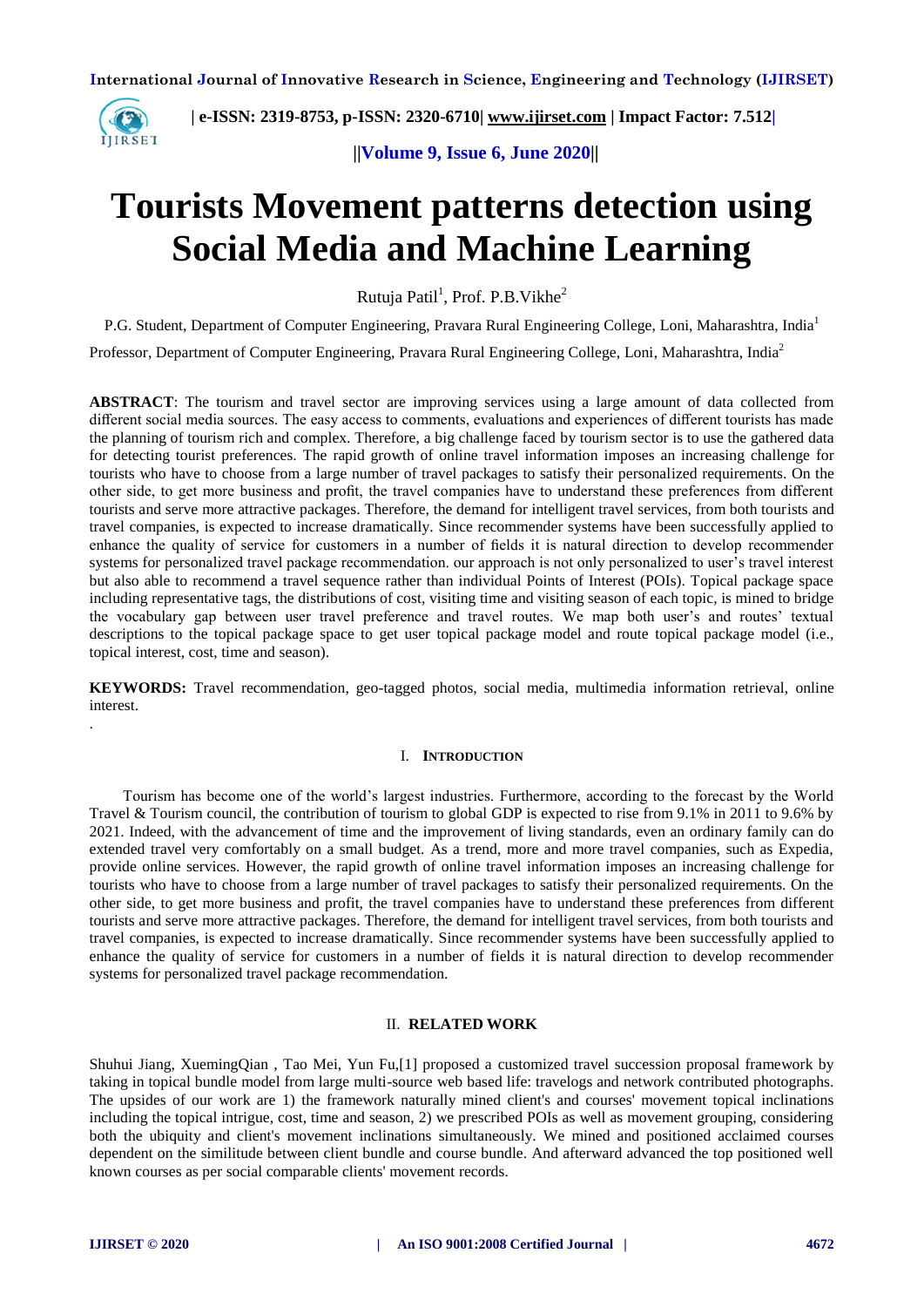

# **| e-ISSN: 2319-8753, p-ISSN: 2320-6710| [www.ijirset.com](http://www.ijirset.com/) | Impact Factor: 7.512|**

# **||Volume 9, Issue 6, June 2020||**

S. Jiang, X. Qian, J. Shen, Y. Fu, and T. Mei, [2] proposed an author point model-based community oriented sifting (ATCF) strategy for customized travel suggestions. Client's theme inclination can be mined from the printed depictions joined with his/her photographs by means of creator subject model (ATM). Through ATM, travel themes and a client's point inclination can be inspired all the while. In ATCF, POIs are positioned by comparative clients, who share comparative travel point inclinations, rather than crude GPS (geo-tag) information just like the instance of most past works. Dissimilar to area based collective sifting, even without GPS records, comparable clients can at present be mined precisely as indicated by the likeness of clients' point inclinations.

Q. Yuan, G. Cong, and A. Sun,[4] proposed time-mindful POI proposal, which thinks about the fleeting impact in client exercises. They have proposed the Geographical-Temporal impacts Aware Graph (GTAG )to show the registration practices of clients and a chart based inclination proliferation calculation for POI suggestion on the GTAG. The proposed arrangements misuse both the geological and transient impacts in a coordinated way.

X. Qian, Y. Zhao, and J. Han , [5] proposed a salient region mining and representation based image location estimation approach. The saliency that explored from a group of visual words is far more discriminative than the individual visual words in image retrieval. Mean-shift based clustering approach is proposed to group visual words with a sizable number. The proposedvisual word group mining based image search is robust to find similar images even with partial occlusion.

Hiroshi Kori, Shun Hattori, Taro Tezuka, and Katsumi Tanaka , [6] propored a system to extract typical travel routes based on the blog entries of visitors and to present multimedia content relevant to these routes.they have extracted typical travel routes by using a sequential pattern mining method.

Y. Zheng, L. Zhang, X. Xie, and W. Ma,[7] proposed aHITS-based model to induce a client's movement experience and the enthusiasm of an area considering shared support connection between area intrigue and client travel understanding and client travel understanding just as area intrigue are locale related. Afterward, we identified the traditional travel groupings in a predetermined district utilizing area interests and clients' movement encounters.

N. J. Yuan, Y. Zheng, X. Xie, Y. Wang, K. Zheng, and H. Xiong, [8] proposed a framework for discovering functional zones (e.g., educational areas, entertainment areas, and regions of historic interests) in a city using human trajectories, which imply socio-economic activities performed by citizens at different times and in various places. They have evaluated this framework with large-scale datasets including POIs, road networks, taxi trajectories and public transit data. According to extensive experimental results, our method using both location and mobility semantics outperforms the baselines solely using location or mobility semantics in terms of effectively finding functional zones.

X. Qian, H. Feng, G. Zhao, and T. Mei,[9] proposed acustomized suggestion approach dependent on probabilistic framework factorization by joining informal community factors: individual intrigue, relational intrigue similitude, and relational impact. Specifically, the individual intrigue means client's uniqueness of rating things, particularly for the accomplished clients, and these components were melded to improve the exactness and materialness of recommender framework. The client relationship of informal community contains two elements: relational impact and relational intrigue comparability. They apply the surmised trust hover of Circle-based Recommendation (CircleCon) model to implement the factor of relational impact. For the relational intrigue likeness, they gather intrigue hover to improve the natural connection of client idle component.

Y. Ge, Q. Liu, H. Xiong, A. Tuzhilin, and J. Chen,[10] proposed two costaware latent factor models to recommend travel packages by considering both the travel cost and the tourist's interests. Specifically, we first design a cPMF model, which models the tourist's cost with a 2-dimensional vector. Also, in this cPMF model, the tourist's interests and the travel cost are learnt by exploring travel tour data. Furthermore, in order to model the uncertainty in the travel cost, we further introduce a Gaussian prior into the cPMF model and develop the GcPMF model, where the Gaussian prior is used to express the uncertainty of the travel cost.

A. Cheng, Y. Chen, Y. Huang, W. Hsu, and H. Liao, [11] proposed a probabilistic customized travel proposal model which receives the naturally mined familiarities from the movement photograph logs and the consequently recognized individuals properties in the photograph substance. By data theoretic measures and examinations in eight significant urban communities, we affirm that individuals qualities are powerful for digging socioeconomics for movement milestones and ways and supportive for customized travel proposal and course arranging. In the interim, individuals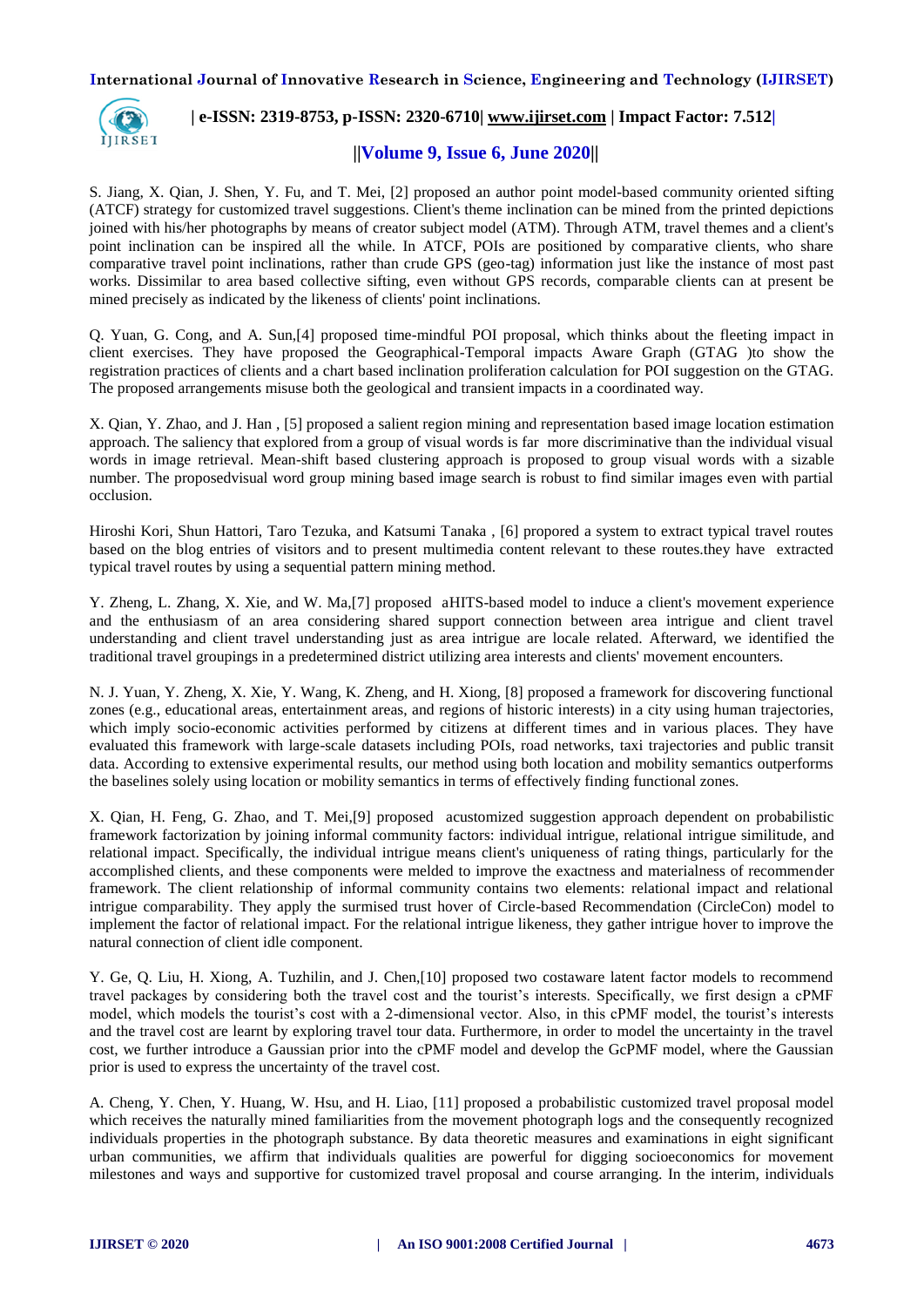

# **| e-ISSN: 2319-8753, p-ISSN: 2320-6710| [www.ijirset.com](http://www.ijirset.com/) | Impact Factor: 7.512|**

 **||Volume 9, Issue 6, June 2020||** 

credits are symmetrical to the movement logs alone and can additionally yield increasingly palatable outcomes particularly in all the more testing suggestions.

Q. Liu, Y. Ge, Z. Li, E. Chen, and H. Xiong,[12] proposed study of exploiting online travel information for personalized travel package recommendation. They first analyzed the unique characteristics of travel packages and developed the Tourist-Area- Season Topic (TAST) model, a Baysian network for travel package and tourist representation. The TAST model can discover the interests of the tourists and extract the spatial temporal correlations among landscapes. Then, they exploited the TAST model for developing a cocktail approach on personalized travel package recommendation. This cocktail approach follows a hybrid recommendation strategy and has the ability to combine several constraints which are inherent in personalized travel package recommendation.

Y. Lyu, C.-Y. Chow, R. Wang, and V. C. Lee, [13] proposed proposed a new personalized POI recommendation framework based on multi-criteria decision making (MCDM). We firstly designed the preference and estimation models for geographical, category and attribute criteria. Given a user and a set of candidate POIs, our method first arranges the candidate POIs in a preference preorder for each criterion, and then it iteratively combines the three preorders of the three criteria by computing dominated index and dominating index for each candidate, and recommends the top-N POIs for the user.

X. Wang, M. Yu, L. Zhang, R. Cai, and W. Ma, [14] proposed a framework named Argo which gives insightful publicizing made conceivable from clients' photograph assortments. In light of the instinct that client produced photographs infer client premiums which are the key for gainful focused on promotions, the Argo framework endeavors to take in a client's profile from his mutual photographs and recommends pertinent advertisements in like manner. To get familiar with a client enthusiasm, in a disconnected advance, a various leveled and productive point space is developed dependent on the ODP cosmology, which is utilized later on for spanning the jargon hole among promotions and photographs just as decreasing the impact of boisterous photograph labels. In the online stage, the procedure of Argo contains three stages: 1) understanding the substance and semantics of a client's photographs and auto-labeling every photograph to enhance client submitted labels (such labels may not be accessible); 2) learning the client premium given a lot of photographs dependent on the scholarly progressive subject space; and 3) speaking to advertisements in the point space and coordinating their theme disseminations with the objective client premium; the top positioned promotions are yield as the proposed advertisements.

Q. Hao, R. Cai, X. Wang, J. Yang, Y. Pang, and L. Zhang, [15] proposed asystem of producing area outlines as labels and pictures by mining usergeneratedtravelogs. Given an area, its delegate labels are first mined from pertinent travelogs and afterward used to recover web pictures; the labels and pictures are at long last displayed through a novel UI.

J. Hays, A. Efros et al., [16] proposed a basic calculation for evaluating a circulation over geographic areas from a solitary picture utilizing a simply information driven scene coordinating methodology. For this assignment, we will use a dataset of more than 6 million GPS-labeled pictures from the Internet. We speak to the assessed picture area as a likelihood circulation over the Earth's surface.

#### III. **METHODOLOGY**

Propose system, the system automatically mined user's and routes' travel topical preferences including the topical interest, cost, time and season. Admin add places for each place in city. He can view the user's details as well as each user's interest. User register to the system with its Facebook developer access token that used to get users Facebook data and from that we are mining user's preference by Aho-corasickalgorithm .User can add travelogs detail and his community contributed photos. Travelogs details are used to get user preferred season for travelling .From dataset travelogs are mined to get time season cost for each place. When user enters the query to search places use get details according to his preference which is get at the time of registration. According to user entered likes his offline preference is updated and again according to that user gets result. User can give rating, comment to each place. User can get optimized package according to his preference of similar user. User can view places recommendation by Rating, Online interest, Preference, activity, Season .He can view his package that contain best season, cost, and preference package detail. User can view online interests package. User can view places on map. User can view multiple preferences package detail.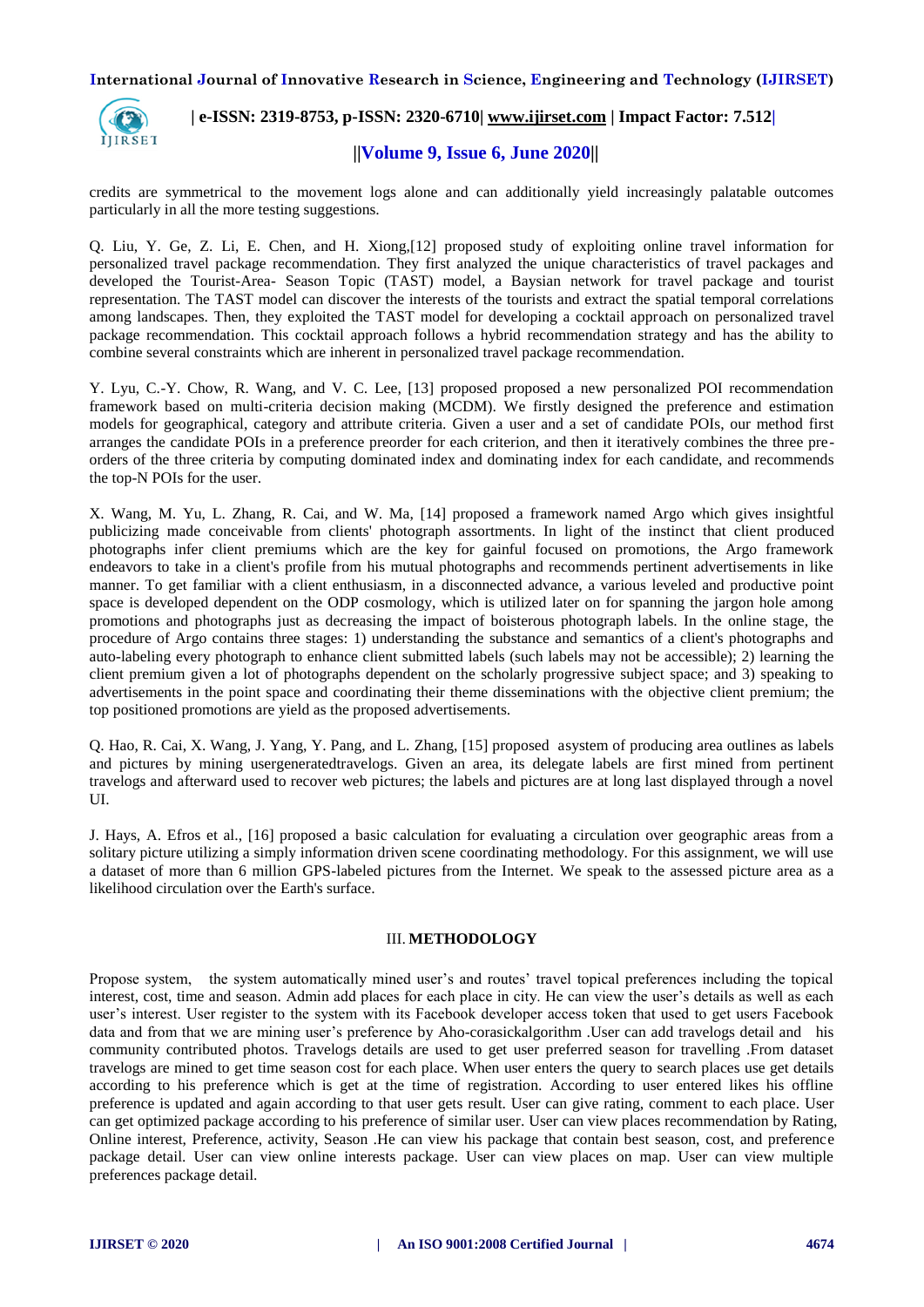

# **| e-ISSN: 2319-8753, p-ISSN: 2320-6710| [www.ijirset.com](http://www.ijirset.com/) | Impact Factor: 7.512|**

### **||Volume 9, Issue 6, June 2020||**

#### Advantages:

- 1 It recommends places by mining user online point of interest and show package.
- 2 It also give recommendation using similar user interest and according to that gives recommendation to user.
- 3 It considers other user preference s for places and according to that user get recommendation.
- 4 It shows map of packages places.

#### *System Architecture:*



**Fig. 1 System Architecture**

### *ALGORITHMS*

#### A. *MATRIX FACTORIZATION*

#### **Explicit Social Feedback-**

- Weather information: This information is helpful for constructing user and location profiles because of the fact that weather conditions can influence where a tourist wishes to visit.
- Stay time information: This information is helpful for revealing tourist personal interest to a location.
- Check-ins information: To obtain the fine-grained check-ins distribution of a travel location, we count the number of check-ins generated by users in POIs nearby the travel location in different time slots.
- Gender and age information: Tourist gender is useful for describing a location. After the explicit information is extracted, we build the explicit feature vectors of users and locations.

#### **Implicit Social Feedback**

- The vocabulary V denotes a set of locations L.
- The word wi represents one of the locations in L.
- The document Nt in At corresponds to the location histories Hit of each user i in time slice t.
- Note that, the location histories of all users are grouped by time slice t (e.g., by year).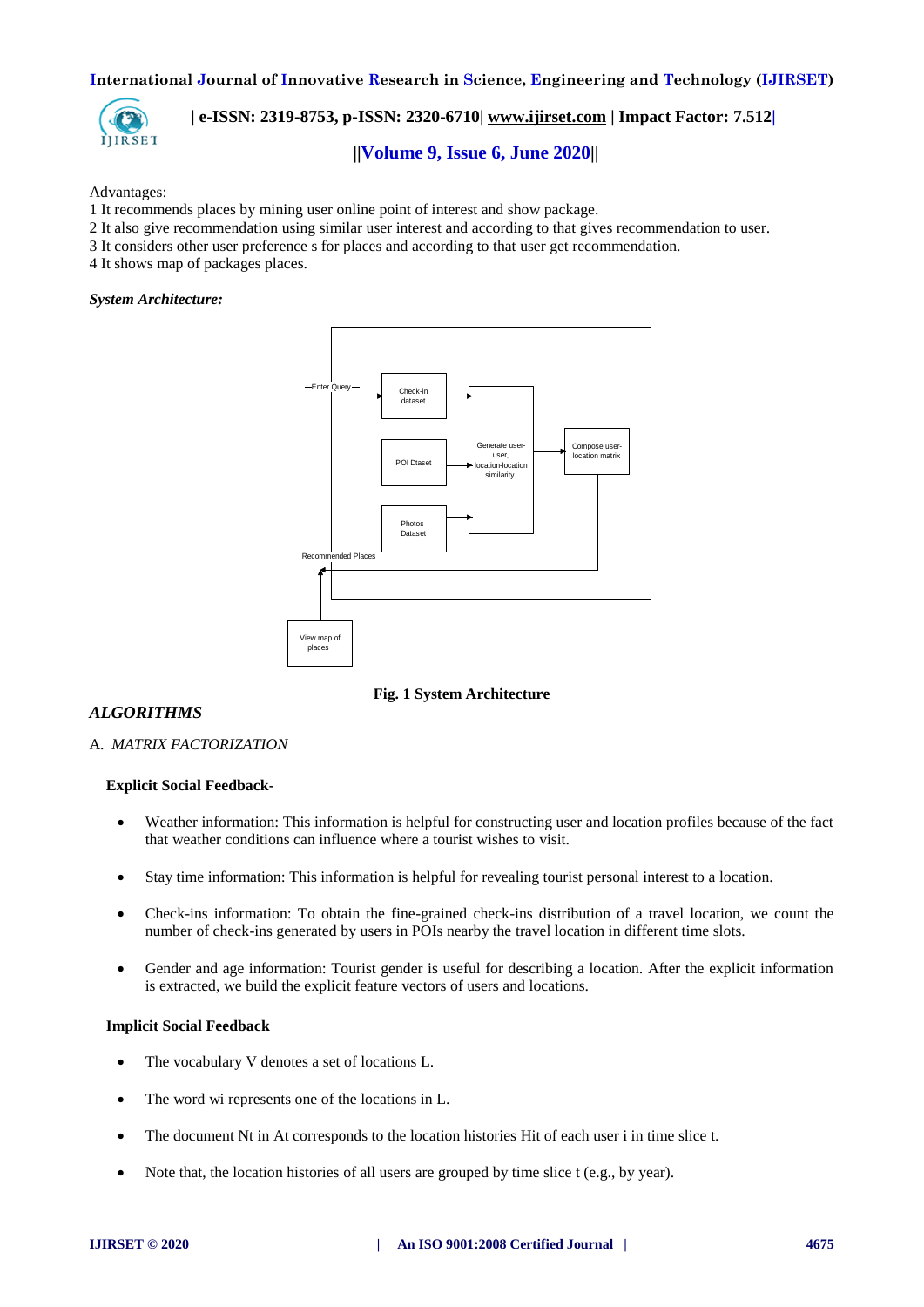

# **| e-ISSN: 2319-8753, p-ISSN: 2320-6710| [www.ijirset.com](http://www.ijirset.com/) | Impact Factor: 7.512|**

# **||Volume 9, Issue 6, June 2020||**

• The document set At corresponds to the location histories Dt of all users in time slice t, i.e., Dt= H1t, H2t, , Hmt. Through this model, we can obtain the topic distributions of users and locations in time slice t.

#### *B.RESULT AND DISCUSSION*

|                | User 1 | User2 |
|----------------|--------|-------|
| Religious      | 20     | 8     |
| Historical     | 5      | 12    |
| Meditation     | 14     | 1     |
| <b>Beaches</b> | 13     | 8     |
| Hill-Station   | 3      | 5     |
|                |        |       |

#### It represents user poi mined from social network







Fig. 3 Visiting popularity distribution of 12 months for the six POIs: Pune, Mumbai, sindhudurga, Kolhapur, nashik and ahmednagar.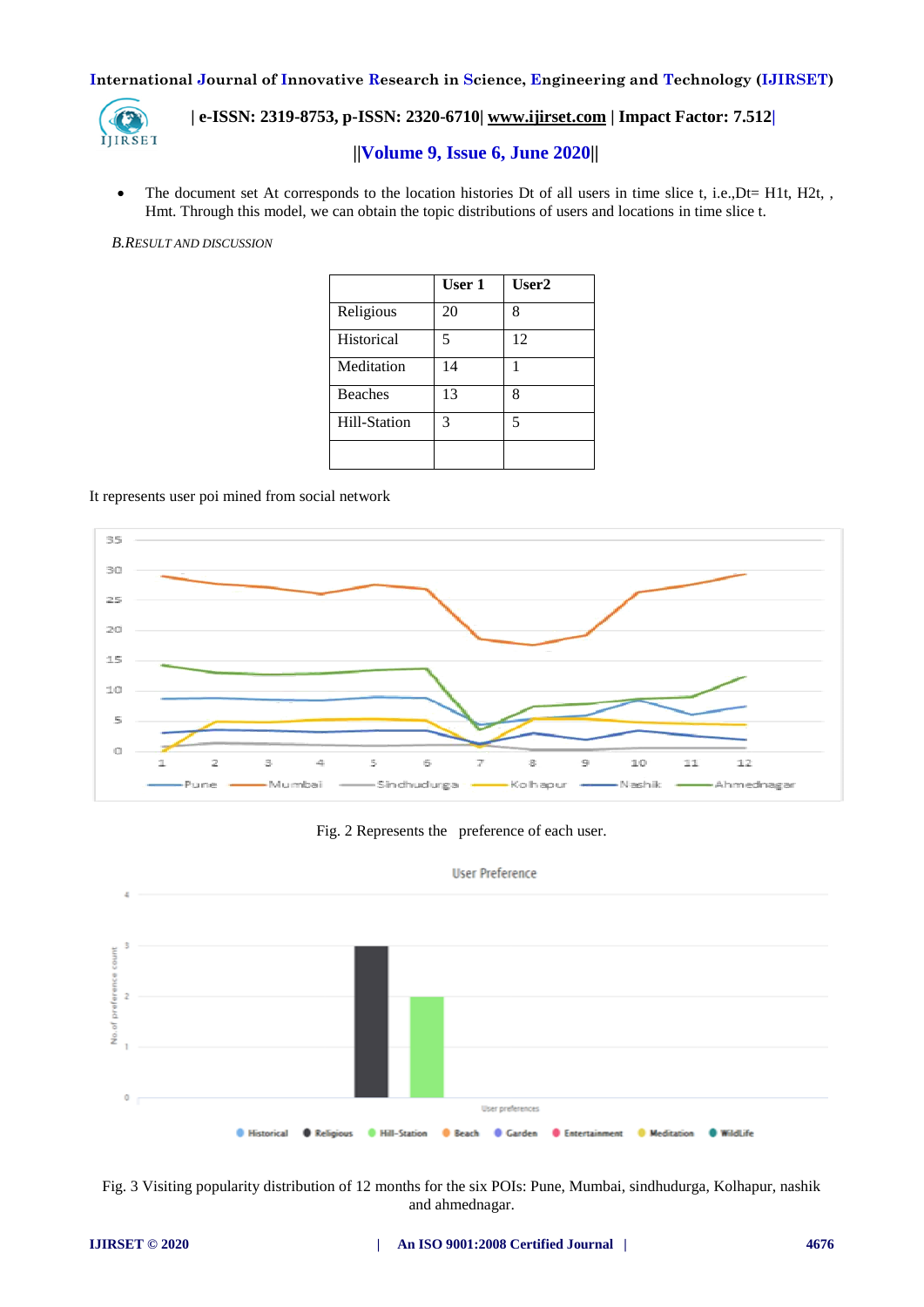

 **| e-ISSN: 2319-8753, p-ISSN: 2320-6710| [www.ijirset.com](http://www.ijirset.com/) | Impact Factor: 7.512|**

### **||Volume 9, Issue 6, June 2020||**



Fig. 4 Searching places by season wise

#### **V. CONCLUSION**

In this paper, we have proposed a personalized travel sequence recommendation system by learning regional package model from social media. The advantages of our system are: 1] the system automatically mined user's and routes' travel topical preferences including the regional interest, city, topical interest, cost, time and season.2.] We recommended not only POIs but also travel sequence and considering user's travel preferences, activity, online interest at the same time. 3] Provides map of travel sequence. We mined places based on the similarity between user package Finally map of travel sequence is provided with additional, In the future, we plan to enlarge the dataset, and thus we could do the recommendation for some non-famous cities.

#### **REFERENCES**

[1] Shuhui Jiang, XuemingQian , Tao Mei, Yun Fu,Personalized Travel Sequence Recommendation on Multi-Source Big Social Media "IEEE Transactions on Big Data ,2016

[2]S. Jiang, X. Qian, J. Shen, Y. Fu, and T. Mei, "Author topic modelbased collaborative filtering for personalized poi recommendation,"IEEE Transactions on Multimedia, vol. 17, no. 6, pp. 907–918, 2015

[3] J. Sang, T. Mei, and C. Sun, J.T.and Xu, "Probabilistic sequential POI's recommendation via check-in data," in Proceedings of ACMSIGSPATIAL International Conference on Advances in GeographicInformation Systems. ACM, 2012.

[4] Q. Yuan, G. Cong, and A. Sun, "Graph-based point-of-interestrecommendation with geographical and temporal influences," in Proceedings of the 23rd ACM International Conference on Information and Knowledge Management. ACM, 2014, pp. 659–668.

[5] X. Qian, Y. Zhao, and J. Han, "Image location estimation by salientregion matching," IEEE Transactions on Image Processing, vol. 24, no. 11, pp. 4348–4358, 2015.

[6]H. Kori, S. Hattori, T. Tezuka, and K. Tanaka, "Automatic generation of multimedia tour guide from local blogs," Advances in Multimedia Modeling, pp. 690–699, 2006.

[7] Y. Zheng, L. Zhang, X. Xie, and W. Ma, "Mining interesting locations and travel sequences from gps trajectories," in Proceedings of the 18th international conference on World wide web. ACM, 2009, pp. 791–800.

[8] N. J. Yuan, Y. Zheng, X. Xie, Y. Wang, K. Zheng, and H. Xiong, "Discovering urban functional zonesusing latent activity trajectories," IEEE Trans. Knowl. Data Eng.,vol. 27, no. 3, pp. 712–725, 2015. .

[9]X. Qian, H. Feng, G. Zhao, and T. Mei, "Personalized recommendationcombining user interest and social circle," IEEE Transactionson Knowledge and Data Engineering, vol. 26, no. 7, pp. 1763–1777, 2014.

[10] A. Cheng, Y. Chen, Y. Huang, W. Hsu, and H. Liao, "Personalized travel recommendation by mining people attributes fromcommunity-contributed photos," in Proceedings of the 19th ACM international conference on Multimedia. ACM, 2011, pp. 83–92.

[11] Q. Liu, Y. Ge, Z. Li, E. Chen, and H. Xiong, "Personalized travel package recommendation," in IEEE 11th International Conference on Data Mining. IEEE, 2011, pp. 407–416.